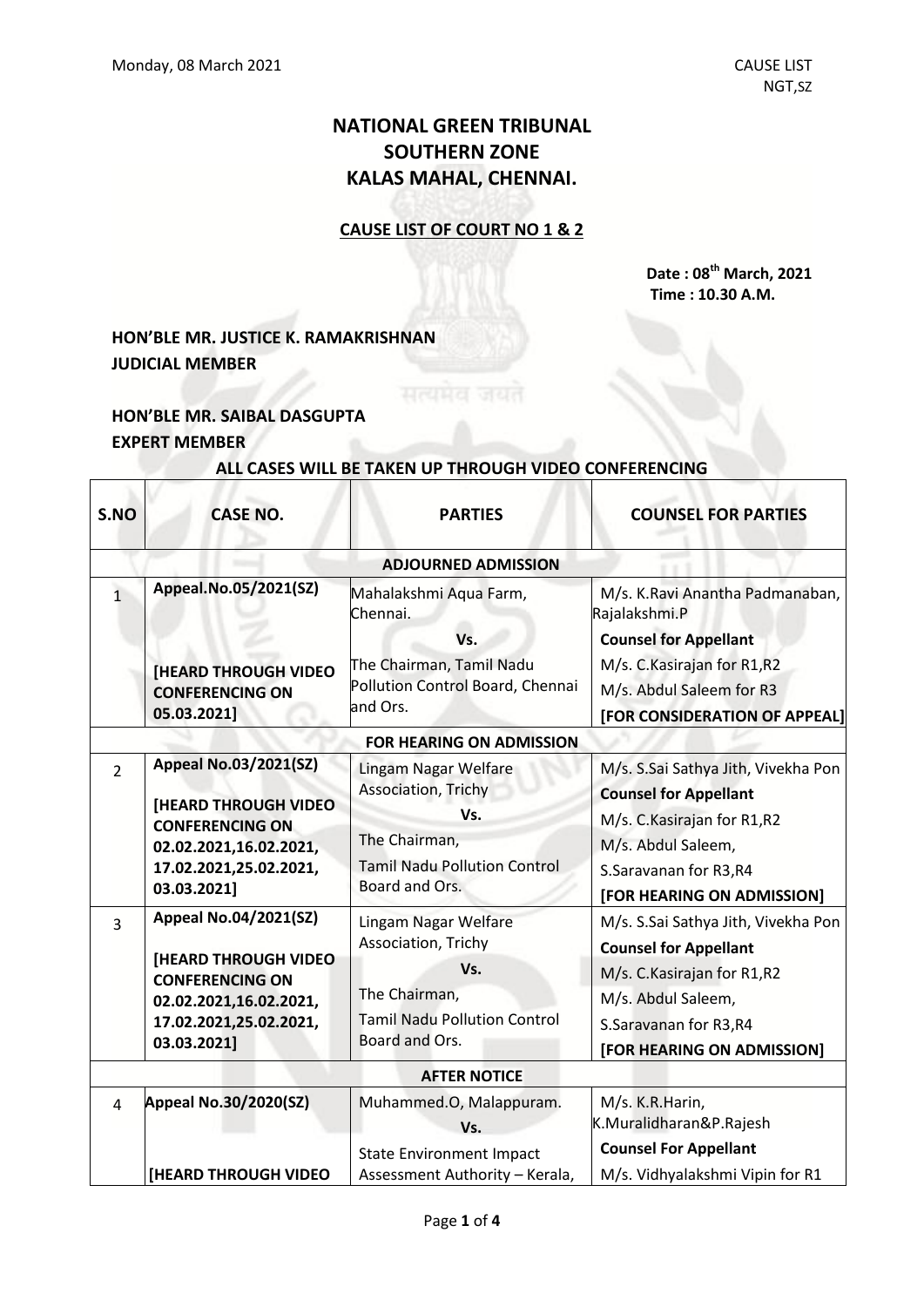|                                  | <b>CONFERENCING ON</b>                                                         | Rep., by its Administrator,                                                                                                                                                     | M/s. E.K.Kumaresan for R4,R5                                                                                                                                                              |  |  |  |
|----------------------------------|--------------------------------------------------------------------------------|---------------------------------------------------------------------------------------------------------------------------------------------------------------------------------|-------------------------------------------------------------------------------------------------------------------------------------------------------------------------------------------|--|--|--|
|                                  | 18.12.2020,02.02.2021]                                                         | Thiruvananthapuram and ors.                                                                                                                                                     | [FOR RETURN OF NOTICE]                                                                                                                                                                    |  |  |  |
| <b>FOR APPEARANCE OF PARTIES</b> |                                                                                |                                                                                                                                                                                 |                                                                                                                                                                                           |  |  |  |
| 5                                | Appeal. No. 28/2020(SZ)<br>&<br>I.A No.115 & 116/2020(SZ)                      | MeenavaThanthai K.R.Selvaraj<br>Kumar, Meenavar Nala Sangam<br>Vs.<br><b>Tamil Nadu State Environment</b>                                                                       | M/s. Ritwick Dutta,<br>Meera Gopal,<br><b>Stanley Hebzon Singh</b><br><b>Counsel for Appellant</b>                                                                                        |  |  |  |
|                                  | [HEARD THROUGH VIDEO<br><b>CONFERENCING ON</b><br>04.11.2020]                  | Impact Assessment Authority,<br>Tamil Nadu and Ors.                                                                                                                             | M/s. M.R.Gokul Krishnan for R1<br>Dr. Thirunarayanan for R2,R3<br>M/s. C. Kasirajan for R4<br><b>[FOR APPEARANCE OF PARTIES</b><br><b>AND COMPLETION OF PLEADINGS]</b>                    |  |  |  |
| 6                                | <b>Original Application No.</b><br>255/2020(SZ)                                | Tribunal on its own motion<br><b>SUO MOTU</b> based on the News                                                                                                                 | Dr.V.R.Thirunarayanan for R1 to<br>R4, R8, R9                                                                                                                                             |  |  |  |
|                                  | <b>[HEARD THROUGH VIDEO</b><br><b>CONFERENCING ON</b>                          | Item in Dinamalar Newspaper<br>dt: 06.11.2020, Chennai<br>Supplementary, "Rising of New<br>Buildings in Water ways, Danger<br>to Velachery due to Callousness<br>of officials". | M/s. P.T.Ramadevi for R5<br>M/s. G.Janakiraman for R6<br>M/s. C. Kasirajan for R7<br><b>[FOR APPEARANCE OF PARTIES</b><br><b>AND SUBMITTING THEIR</b><br><b>INDEPENDENT RESPONSES AND</b> |  |  |  |
|                                  | 15.12.2020]                                                                    | Vs.<br>The Chief Secretary to Govt. of<br>Tamil Nadu, Chennai and Ors.                                                                                                          | <b>ALSO CONSIDERATION OF</b><br><b>REPORT]</b>                                                                                                                                            |  |  |  |
|                                  |                                                                                | <b>FOR REPORT</b>                                                                                                                                                               |                                                                                                                                                                                           |  |  |  |
| $\overline{7}$                   | <b>Original Application No.</b><br>82 of 2016(SZ)                              | Mr.A. Paramasivan<br>Vs.                                                                                                                                                        | M/s.G.Stanly hebzon Singh<br><b>Counsel for Applicant</b>                                                                                                                                 |  |  |  |
|                                  | &<br>M.A.No. 141/2016(SZ)                                                      | TNPCB, Chennai and ors                                                                                                                                                          | M/s. C. Kasirajan for R1 & R2<br>Dr. V.R. Thirunarayanan<br>for R3 to R6, R8 R9<br>M/s. Abdul Saleem,                                                                                     |  |  |  |
|                                  | <b>HEARD THROUGH VIDEO</b><br><b>CONFERENCING ON</b><br>29.05.2020,11.08.2020, |                                                                                                                                                                                 | S.Saravanan for R7<br>M/s. M.Gnanasekar for R10 to R12<br>M/s. M.R.Gokul Krishnan for R13<br>M/s. Karthikeyan for R14                                                                     |  |  |  |
|                                  | 24.09.2020,13.10.2020,<br>06.01.2021]<br><b>WITH</b>                           |                                                                                                                                                                                 | M/s. Vijay for R15<br>M/s. L.G.Sahadevan for R16<br>[FOR CONSIDERATION FURTHER                                                                                                            |  |  |  |
|                                  | <b>Original Application No.</b>                                                |                                                                                                                                                                                 | <b>REPORT &amp; HEARING]</b><br>M/s. R.Saravanakumar                                                                                                                                      |  |  |  |
| 8                                | 173 of 2016(SZ)                                                                | K.M Raji                                                                                                                                                                        | <b>Counsel for Applicant</b>                                                                                                                                                              |  |  |  |
|                                  | &                                                                              | Vs.                                                                                                                                                                             | M/s. C. Kasirajanfor R1 & R2                                                                                                                                                              |  |  |  |
|                                  | M.A. No.139 &140/2017(SZ)                                                      | TNPCB, Chennai and ors.                                                                                                                                                         | Dr. V.R. Thirunarayanan<br>for R3 to R5<br>M/s.R.Shanmugham for R7 to R12<br>M/s.Vijay for R13                                                                                            |  |  |  |
|                                  | <b>WITH</b>                                                                    |                                                                                                                                                                                 | <b>[FOR CONSIDERATION FURTHER</b><br><b>REPORT &amp; HEARING]</b>                                                                                                                         |  |  |  |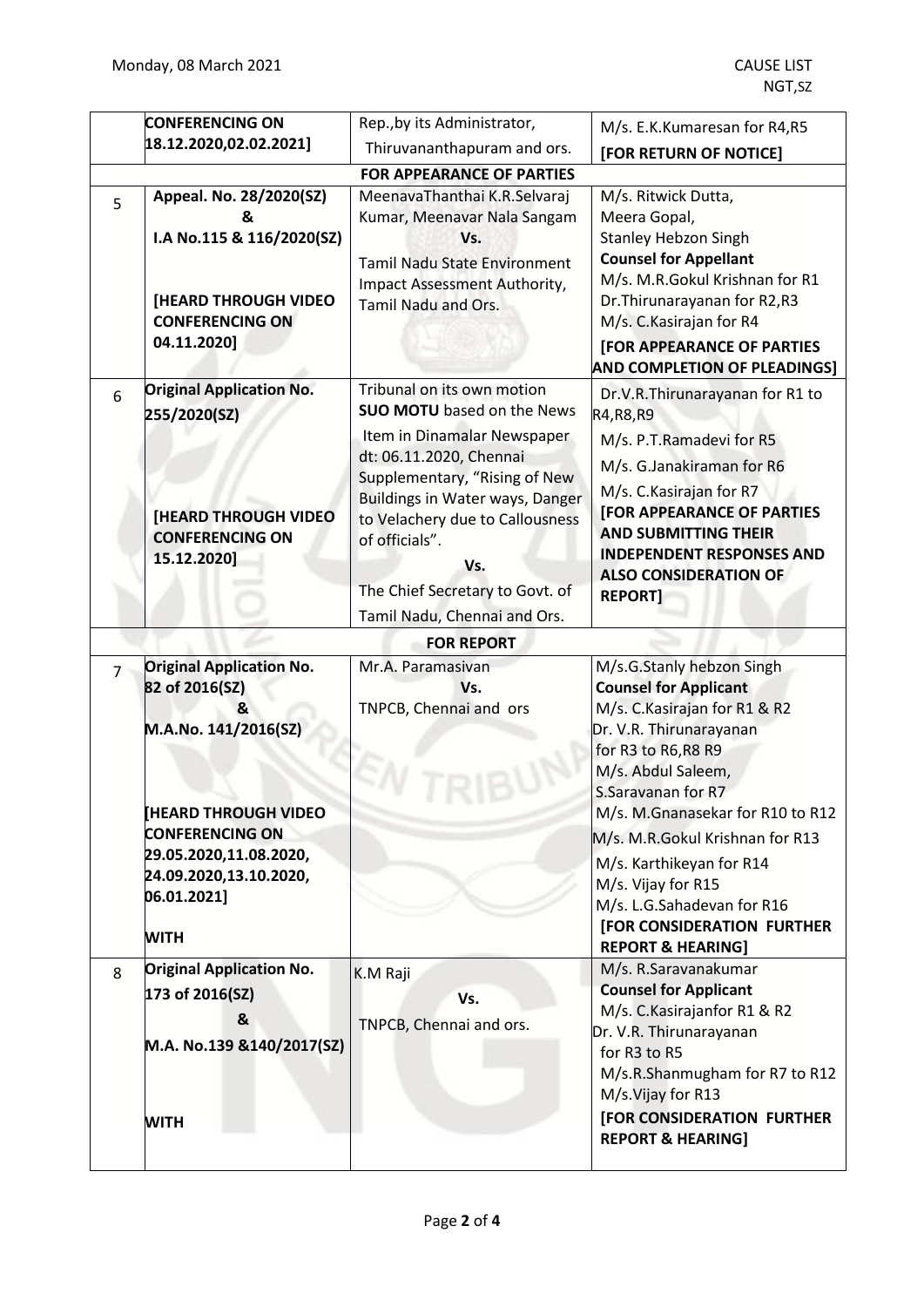| 9  | <b>Original Application No.</b>                       | S.Srinivasan                                                    | M/s. R.Saravanakumar                                                                             |
|----|-------------------------------------------------------|-----------------------------------------------------------------|--------------------------------------------------------------------------------------------------|
|    | 175 of 2016(SZ)                                       | Vs.                                                             | <b>Counsel for Applicant</b>                                                                     |
|    | &                                                     | TNPCB, Chennai and Ors.                                         | M/s. C. Kasirajanfor R1 & R2                                                                     |
|    | M.A.No.141/2017(SZ)                                   |                                                                 | Dr. V.R. Thirunarayanan for R3 to<br>R <sub>5</sub>                                              |
|    |                                                       |                                                                 | M/s.R.Shanmugham for R7 to R12                                                                   |
|    |                                                       |                                                                 | M/s.Vijay for R13                                                                                |
|    |                                                       |                                                                 | [FOR CONSIDERATION FURTHER<br><b>REPORT &amp; HEARING]</b>                                       |
| 10 | <b>Original Application No.</b>                       | F.Thankachan                                                    | M/s. V.Raghavan                                                                                  |
|    | 49/2017(SZ)                                           | Vs.<br>The District Collector,<br>Kanyakumari District and Ors. | <b>Counsel for Applicant</b><br>M/s. Dr.V.R.Thiru Narayanan<br>for R1                            |
|    | <b>[HEARD THROUGH VIDEO</b><br><b>CONFERENCING ON</b> |                                                                 | M/s. C. Kasi Rajan for R2                                                                        |
|    | 04.08.2020,09.09.2020,<br>11.11.2020]                 |                                                                 | M/s. C.K.M. Appaji for LR of R4<br><b>[FOR CONSIDERATION OF</b><br><b>FURTHER REPORT]</b>        |
| 11 | <b>Original Application No.</b>                       | Ashok.G and Ors.                                                | M/s. B.Mohan                                                                                     |
|    | 271/2017(SZ)                                          | Vs.                                                             | <b>Counsel for Applicant</b>                                                                     |
|    |                                                       | State of Karnataka,                                             | M/s. Darpan for R1, R2, R4 to R8                                                                 |
|    |                                                       | Bangalore and Ors.                                              | M/s. Thirunavukarasu for R3                                                                      |
|    | <b>[HEARD THROUGH VIDEO</b><br><b>CONFERENCING ON</b> |                                                                 | M/s. Shobith N.Shetly for R10                                                                    |
|    | 24.09.2020,21.01.2021,                                |                                                                 | M/s. T.S.Gopalan & Co for R11                                                                    |
|    | 19.02.2021]                                           |                                                                 | <b>[FOR CONSIDERATION OF</b><br><b>REPORT]</b>                                                   |
| 12 | <b>Original Application No.</b>                       | M/s. Sajimon Salim                                              | M/s. Taaurs Associates                                                                           |
|    | 29/2020(SZ)                                           | Vs.                                                             | S.Kamalesh Kannan &                                                                              |
|    |                                                       | Union of India and Ors.                                         | S.Sai Sathya Jith                                                                                |
|    |                                                       |                                                                 | <b>Counsel for Applicant</b>                                                                     |
|    |                                                       |                                                                 | M/s. M.R.Gokul Krishnan for R1,R5                                                                |
|    |                                                       |                                                                 | M/s. E.K.Kumaresan for<br>R2, R3, R4, R7                                                         |
|    | [HEARD THROUGH VIDEO                                  |                                                                 | M/s. Rema Smrithi for R6                                                                         |
|    | <b>CONFERENCING ON</b>                                |                                                                 | M/s. Vipin Warrier,                                                                              |
|    | 08.06.2020,21.09.2020,                                |                                                                 | S.Saravanan for R8                                                                               |
|    | 29.09.2020,03.11.2020]<br><b>WITH</b>                 |                                                                 | <b>[FOR CONSIDERATION OF</b><br><b>FURTHER REPORT AND FOR</b><br><b>COMPLETION OF PLEADINGS]</b> |
| 13 | <b>Original Application No.</b>                       | James Mathew                                                    | M/s. Taaurs Associates                                                                           |
|    | 188/2020(SZ)                                          | Vs.                                                             | S.Kamalesh Kannan, S.Sai Sathya                                                                  |
|    |                                                       | Union of India and Ors.                                         | Jith                                                                                             |
|    |                                                       |                                                                 | <b>Counsel for Applicant</b>                                                                     |
|    | <b>HEARD THROUGH VIDEO</b>                            |                                                                 | M/s. M.R.Gokul Krishnan for R1,R5                                                                |
|    | <b>CONFERENCING ON</b>                                |                                                                 | M/s. E.K.Kumaresan for R2,R3,R4                                                                  |